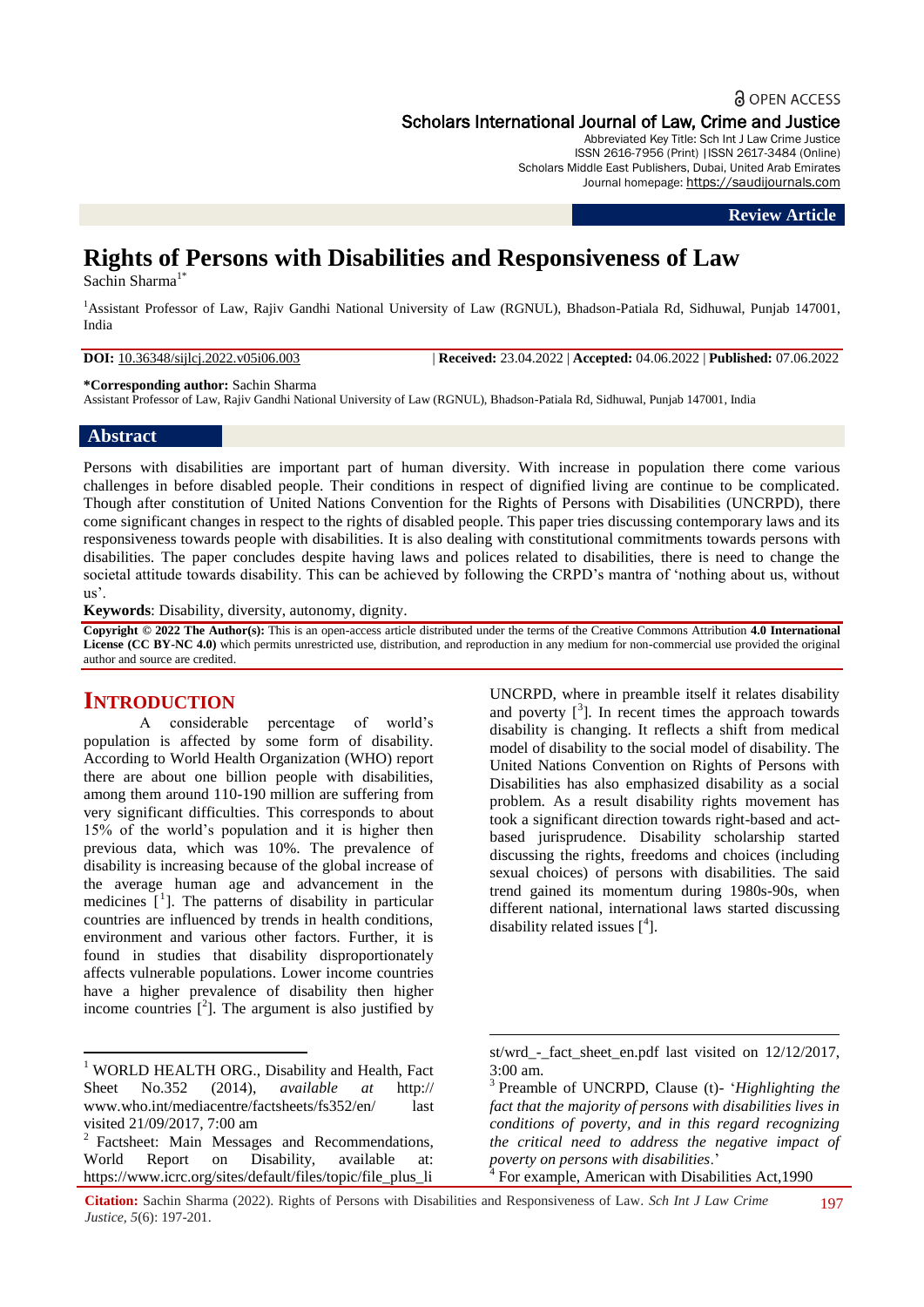

1

### **Disability under International Law**

At international level, prior to United Nation Convention on Rights of Persons with Disabilities, 2006 [<sup>5</sup>] there were different covenants including Covenant on Civil and Political Rights and the International Covenant on Economic, Social and Cultural Rights. It provides for universal rights that cover all human beings including persons with disabilities. Though the said covenants nowhere specifically used the term 'persons with disabilities'. The Convention on Rights of Child was the only international document that specifically mentioned disability  $[6]$ . The national policy for persons with disabilities recognizes that persons with disabilities are valuable source for the country. It is committed to create an environment that provides equal opportunities, protection of rights and full participation in society. The said commitment is also demonstrated by different international and regional documents. Along with United Nation Convention on Rights of Persons with Disabilities, India is signatory to Declaration on the Full Participation and Equality of People with Disabilities in the Asia Pacific Region (2000) and Biwako Millennium Framework (2002) for action towards an barrier free, right based inclusive society. Biwako Plus Five (2007) puts further effort towards an inclusive barrier free, right-based society in Asia and Pacific. The Incheon Strategy to 'Make the Right Real' for persons with disabilities in Asia and Pacific (20121) provides the Asian and Pacific region and the world with the first set of regionally agreed disability inclusive development goals. The Incheon strategy will enable to track progress towards improving the quality of life, and the fulfillment of rights of region's persons with disabilities. The sustainable development goals (2015) has pledged for leaving no one behind. Recognizing

**.** 

that the dignity of human being is fundamental, and the aim of these goals is to reach out to a last person.

After drafting of the UNCRPD a need was felt to develop and update domestic disability laws as per with convention. In order to do the same constant "efforts" were made  $\begin{bmatrix} 7 \end{bmatrix}$ . In India The Persons with Disability Act, 2016, and Mental Healthcare Act, 2017 are the outcome of said effort. These legislations promise the dignity, autonomy of persons with disability. In order to understand the implementation of related policies and laws, there is need to have a sound database of persons with disabilities. This is also the obligation of state under Article 31 of CRPD to collect and analyze the data related to persons with disabilities  $[$ <sup>8</sup>]. In this process it is logical to glance at the national statistical survey report.

#### **Ground Position in India: Data National Statistical Survey Report**

The data on persons with disabilities is collected through the decennial population census and through NSSO surveys. The census 2011 is the latest data related to the same. Office of the registrar general and census commissioner, India, conducted the survey. According to it in India out of 121 Cr population, 2.68 Cr persons with disabilities.

Among the disabled population 56% are males and 44% are females. In the total population the male and female percentage is 51% and 49% respectively.

<sup>&</sup>lt;sup>5</sup> The convention will be separately discussed in next part.

<sup>6</sup> Article 2 if CRC calls on states to prohibit discrimination on the grounds of disability

 $<sup>7</sup>$  The researcher is skeptical of using word 'effort', as</sup> state tried confining the disability as diversity expression. Initially different draft-proposals were submitted to the government and were trimmed or altered as per their requirements.

<sup>&</sup>lt;sup>8</sup> The argument is discussed at length in next chapter related to UNCRPD. The researcher is suggesting the use certain indicators to test the status of persons with disabilities and consent related to their day-to-day matters. For detail please refer to page no.

<sup>© 2022</sup> |Published by Scholars Middle East Publishers, Dubai, United Arab Emirates 198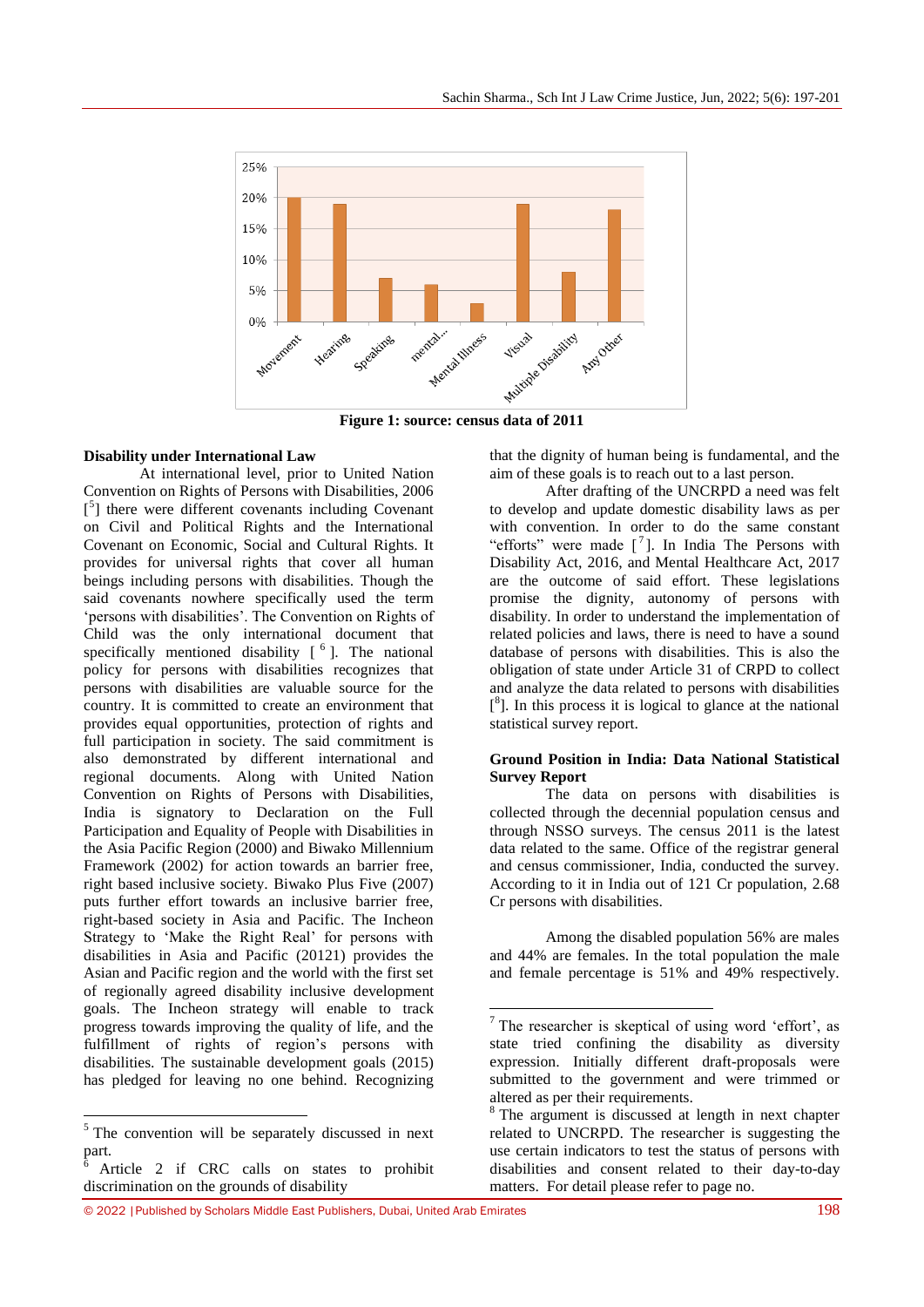Survey further shows that majority of persons with disabilities lives in rural areas, it is 69% against 31% that resides in urban areas. The percentage of persons with disabilities among males and females are 2.41%

and 2.01% respectively. The overall percentage of population of disabled persons has majority of males in comparisons to women.

| Population, India 2011                                                           |  | Persons with Disabilities, India 2011 |                                             |                  |  |
|----------------------------------------------------------------------------------|--|---------------------------------------|---------------------------------------------|------------------|--|
| Total Population   Female                                                        |  | Male                                  | Persons with Disabilities   Female   Female |                  |  |
| $121.08 \,\mathrm{Cr}$                                                           |  | 58.76 Cr   62.32 Cr.   2.68 Cr        |                                             | 1.18 Cr   1.5 Cr |  |
| Source: Ministry of Statistics and Programme Implementation, Government of India |  |                                       |                                             |                  |  |

| Proportion of Persons with Disabilities by social Groups in India, 2011 Census |                           |        |      |  |  |
|--------------------------------------------------------------------------------|---------------------------|--------|------|--|--|
| Social Group                                                                   | Persons with Disabilities | Female | Male |  |  |
| Total                                                                          | 2.21                      | 2.01   | 2.41 |  |  |
| <b>Schedule Caste</b>                                                          | 2.45                      | 22     | 2.68 |  |  |
| <b>Schedule Tribes</b>                                                         | 2.05                      | 1.92   | 2.18 |  |  |
| Other than SC/ST                                                               | 2.18                      | 1.98   | 2.37 |  |  |

Source: Ministry of Statistics and Programme Implementation, Government of India

The data shows that number of male population with disability is more in comparison to women. The reason of this probably the social setup of society. It is found in different sociological studies on women that gender stereotype is still prevalent in our society. The women particularly in rural areas are supposed to stay at home and manage household affairs. They are living behind the walls and therefore the exact data of women with disabilities is difficult to get  $[9]$ . Therefore women with disabilities are more vulnerable to discriminations including sexual abuses, because without identification, it is impossible to aware them about their right to sexual consent and autonomy. Primarily this is the reason that many cases of sexual abuse against women including women with disabilities are not reported.

During 2001-2011, an increase in the number of disabled persons was observed both in rural and urban areas. The said increase is also found in proportion among males and females. The percentage of persons with disabilities to the total population increased from 2.13% in 2001 to 2.21% in 2011. In rural areas the increase was from 2.21% in 2001 to 2.24% in 2011. Similarly in urban areas it increased from 1.93% to 2.17% during this period. The percentage decadal change in disabled population during 2001-2011 is 22.4, whereas for the total population, the percentage decadal change is 17.7  $[10]$ .

1

With the overall growth of population a stress is developing among people. The prime reasons for the same is bases on the simple principle of demand and supply. If supply is not meeting the demand then it will results in stress. It is important to note here that though earth has plenty of natural resources to accommodate its population, but because of the commercialization or internationalization these resources become scared  $[1]$ . It is bourgeoisies' societies that are controlling the same and a hegemonic dialogue was created to get consent of masses  $[$ <sup>12</sup> $].$ 

#### **The detail of population with disabilities**

According to the census report, 20% of persons with disabilities are having disability in movement, 19% are having visual disabilities and another 19% are having hearing disabilities. Further, among the male disabled, 22% are having disability in movement, 18% each has visual and hearing disabilities, while 8% of them are having multiple disabilities. Whereas in case of female, 18% are facing disability in movement, 20% are having visual and hearing disabilities and 8% of them are having multiple disabilities.

#### **Age-wise disability**

1

17% of the disabled population is in the age group 0-19 years and 16% of them are in the age group 20-39 years. Elderly people having age of 60 and above constitute 21% of population of disabled persons. Out of total disabled in the age group of 0-19, 20% are having disability in hearing followed by 18% visual disability and 9 % are having multiple disabilities. Among the disabled in the age group 20-39 years, 22% are having disability in movement, 18% are having hearing disability and 6% are facing multiple disabilities. In the age group of 40-59, 23% are having

<sup>&</sup>lt;sup>9</sup> It is found in survey that there is high risk of sexual abuse against persons with disabilities living within families or community settings then those living alone. Every year number of incidents of sexual abuse with persons with disabilities are not reported as they got settled by families or people with disabilities are taken less seriously, Report of National Crime Victimization Survey (NCVS), 2011.

<sup>&</sup>lt;sup>10</sup> It is substantiating the world health repot that disability population is increasing, Disability and Health, Fact Sheet No.352 (2014), *available at* http:// [www.who.int/mediacentre/factsheets/fs352/en/](http://www.who.int/mediacentre/factsheets/fs352/en/) 

<sup>&</sup>lt;sup>11</sup> Marcuse, One Dimensional Man

<sup>&</sup>lt;sup>12</sup> Gramsci, Idea of Hegemony, similarly a narrative was constructed to commercialize and present human bodies, sexuality and consent.

<sup>© 2022</sup> |Published by Scholars Middle East Publishers, Dubai, United Arab Emirates 199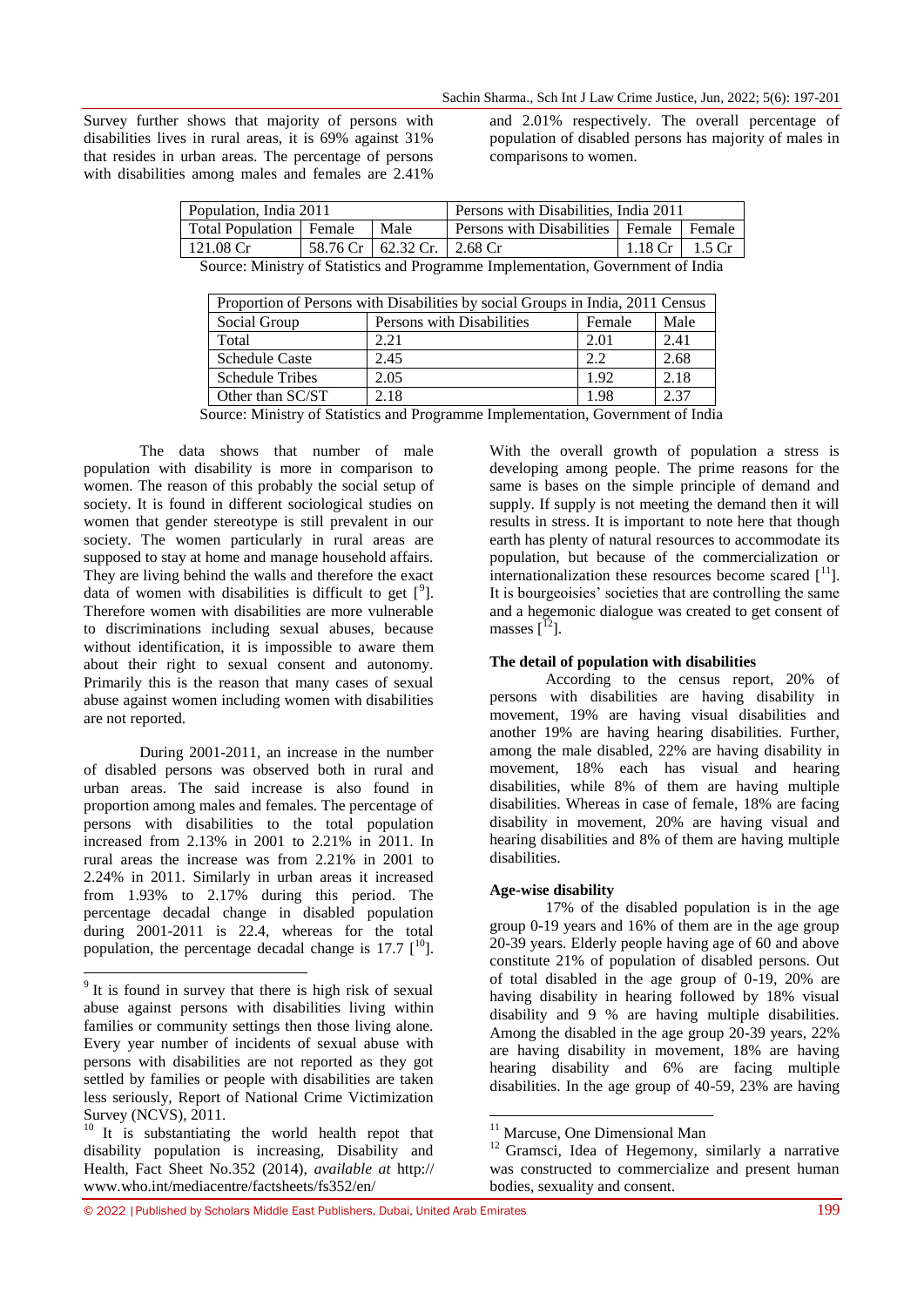disability in movement, 19% are having visual disability and 5% are facing the multiple disabilities. Lastly in the age group of elderly persons, 25% are facing the disability in movement and visual disability respectively. 12% of people of that age group are having hearing impairment and same percentage of people is facing multiple disabilities.

#### **Education Status**

As per Census 2011, the literacy rate at all India level is 72.98% and the literacy rate for females and males are 64.63% and 80.9% respectively. Whereas of total disabled population, nearly 55% (1.46 Cr are literate). Out of the male disabled population, 62% are literate and among the female disabled 45% are literate. In rural areas 49% of disabled are literates while in urban the said percentage is 67%. Whereas the overall literacy percentage for man and women is 66.77% and 84.11% in rural and urban areas respectively. Among the total disabled persons, 45% are illiterates. 13% of them has matric/secondary education but are not graduate and only 5% are graduates and above. Among the male disabled persons 38% are illiterate. 16% of them have matric/ secondary education but are not graduate and 6%are graduate and above. Among female disabled persons, 55% are illiterates. 9% are matric/ secondary education and 3% are graduate and above. On the other hand the same percentage is higher for male in female in general  $\lceil 13 \rceil$ .

| Comparison of Literacy status of disabled |  |  |  |
|-------------------------------------------|--|--|--|
| persons by sex and by residence in India: |  |  |  |

|                                                | Literate |              | <b>Illiterate</b> |              |  |
|------------------------------------------------|----------|--------------|-------------------|--------------|--|
|                                                | Rural    | <b>Urban</b> | <b>Rural</b>      | <b>Urban</b> |  |
| Persons                                        | 49       |              | 51                | 33           |  |
| Male                                           | 58       | 72           | 42                | 28           |  |
| Female                                         | 37       |              | h3                | 39           |  |
| $\sim$<br>$\sim$ $\sim$ $\sim$ $\sim$<br>- - - |          |              |                   |              |  |

Source: Ministry of Statistics and Programme Implementation, Government of India

The education level of disabled persons is better in urban areas as compare to rural areas in India. In urban areas 67% of persons with disabilities are literate as compare to 49% in rural areas. The prime reason for the same is again accessibility. Further in today"s constructed-competitive world lack of education has become the added vulnerability for unemployment. This may create a barrier for individual economic prosperity and also weakened her opportunity to marriage and family life  $[14]$ .

1

#### **Indian Constitution & Rights of Persons with Disabilities: A Discourse**

Indian Constitution is said to be the masterpiece of drafting. The constitution makers tried addressing the individual and state issues in a balanced manner. It underlines the schema of basic values and responsibilities of state in protecting and preserving the autonomy and dignity of individuals. This was done with the introduction of constitutional morality. While defining the same Dr. B.R. Ambedkar has introduced the purpose and role of constitution  $[15]$ . It provides the mechanism for protecting and promoting the democratic values including discourses related to policy making. The opportunity of such discourse is not limited to parliamentarian and includes the common citizen as well  $\lceil \frac{16}{16} \rceil$ . People are free to criticize, comment or suggest changes in text. These comments play a significant role in the understanding of the law. The proposition is in reference of Prof. Upendera Baxi's work on constitutionalism, where he insisted upon the point interpretation of constitution from a common men perspective  $[17]$ . Further, Lon Fuller in his writing on Morality of Law discussed the story of king Rex. Rex tried making the law for his subjects, in each such attempt he was failed miserably. The important point to know is that each attempt of law making was received with resentment and criticism (discourse) from his subjects  $[18]$ . Therefore one question for inquiry is that whether the basic mantra of UNCRPD, "Nothing about us without us' is followed in law making process or defining sexual citizenship of persons with disabilities?  $[$ <sup>19</sup>].

Although the constitution doesn"t mention term persons with disabilities in its text, and it is assumed that it has been incorporated in WE THE PEOPLE…and used under Art. 21 of the constitution. The preamble of our Constitution laid the foundation of rights that guarantees the Justice, (social, political and economic) and equality (status, opportunity) to the people of this country. Everyone has the liberty of thought, expression, belief, worship and faith. These way people with disabilities are included in the discourse of rights jurisprudence. The rights guaranteed

families, while approaching someone for marriage, one inquires about employment etc. Researcher had experienced the same during the survey related to matrimonial websites, where phone calls were made to inquire specially about income.

 $\overline{a}$ 

<sup>16</sup> The said power to exercise the freedom of speech and expression is guaranteed by the constitution itself- this way it provides the opportunity to citizen of the country to comment on any law, policy including laws related to persons with disabilities.

 $17$  Prof. Upendera Baxi's idea of Demosprudence.

<sup>18</sup> Lon Fuller, Essay on Morality of Law.

© 2022 |Published by Scholars Middle East Publishers, Dubai, United Arab Emirates 200

<sup>&</sup>lt;sup>13</sup> For detail kindly visit the website of Ministry of Statistics and Programme Implementation, Government of India, available at: [http://www.mospi.gov.in/sites/default/files/reports\\_and](http://www.mospi.gov.in/sites/default/files/reports_and_publication/statistical_publication/social_statistics/WM16Chapter3.pdf) [\\_publication/statistical\\_publication/social\\_statistics/W](http://www.mospi.gov.in/sites/default/files/reports_and_publication/statistical_publication/social_statistics/WM16Chapter3.pdf)  $\overline{M}$ 16Chapter3.pdf, last visited on 27<sup>th</sup> May 2018. <sup>14</sup> Education, employment is also related to marriage

etc. because generally in our society in "middle-class"

<sup>&</sup>lt;sup>15</sup> Constitutional Assembly Debates.

<sup>&</sup>lt;sup>19</sup> The argument will be discussed in later part of this chapter.